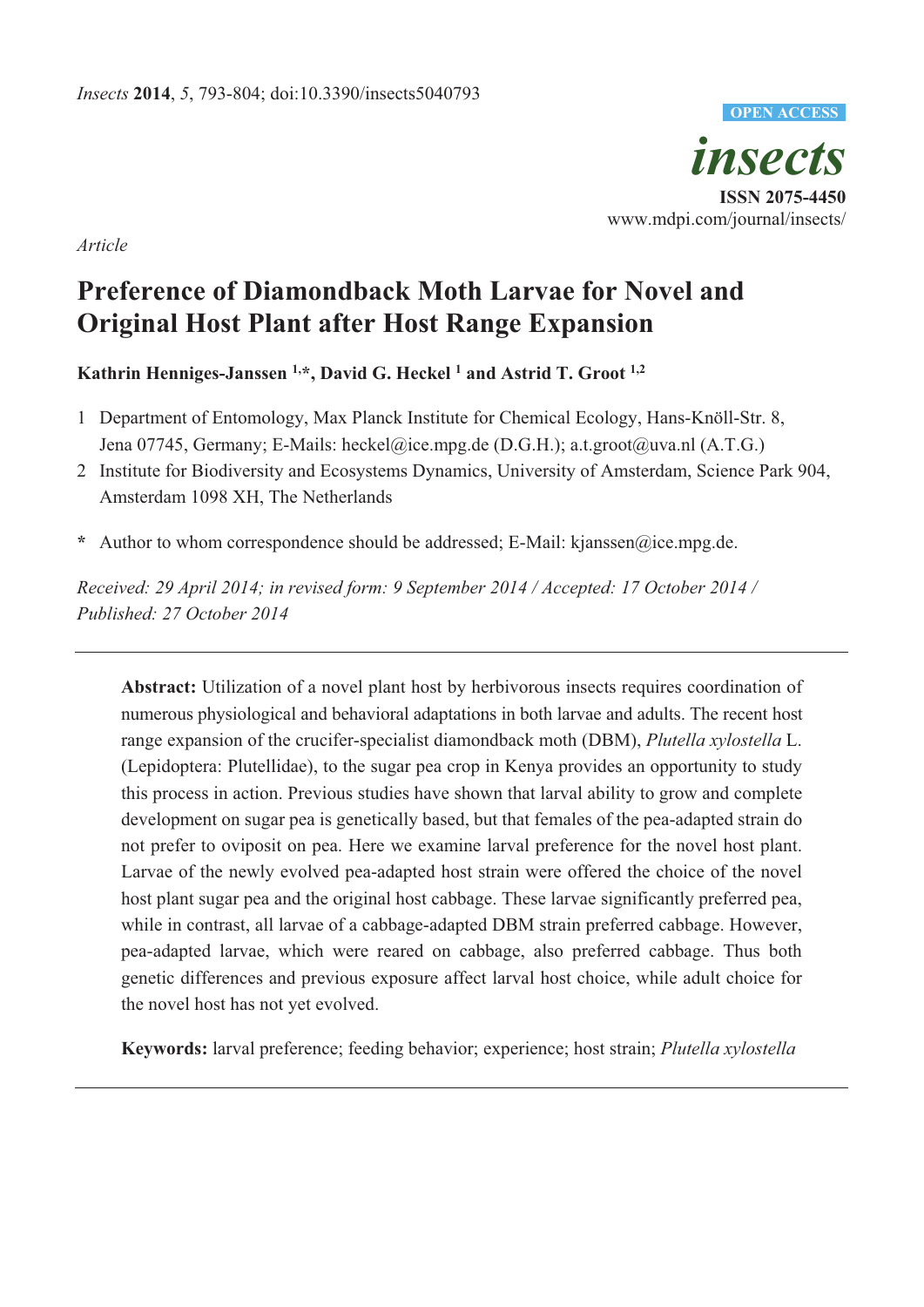#### **1. Introduction**

The present-day patterns of species diversity of flowering plants and herbivorous insects reflect the ongoing process of co-evolution in which insects and their plant hosts are in a constant arms race [1]. Plants evolve novel substances to defend themselves and escape from the pressure of herbivory and the herbivore, in turn, evolves tolerance to these defenses to explore a novel host plant that provides reduced competition [1–3]. In recent times, human activities have influenced this coevolutionary process. Introductions of non-native or agricultural plants into novel habitats without their co-evolved counterparts may induce novel plant-insect interactions [4]. Agro-ecosystems are ecologically simple with a few associated species [5], and the trend towards an increased and accelerated rate of pest species changing their hosts in agro-ecosystems clearly demonstrates the need for understanding such colonization events in non-natural environments [6,7].

In herbivorous insects, the successful use of a host plant depends on specific behavioral and physiological adaptations in the adult and larval stage. In other words, existence of an insect-host plant association requires that adult females find and accept a plant for egg laying and larvae accept it and are able to fully develop on it [8]. Accordingly, the acquisition of a novel plant as host, *i.e.*, the establishment of a novel insect-plant interaction, is presumably governed by changes in behavior by adults or larvae or both. Feeding and/or oviposition behavior have to change from "not being attracted to" or "being repelled from" to "acceptance of" or even "preference for" the novel host. This was the case in the checkerspot butterfly *Euphydryas editha*, which incorporated the introduced plant *Plantago lanceolata* into its diet in the last 100 years [9]. Oviposition preference for the novel host, and rejection of the native host, has since evolved in populations that reside in regions where the introduced plant grows [9,10]. Similarly, hatchling preference in the soapberry bug, *Jadera haematoloma*, has also changed. Ancestral populations of *J. haematoloma* have a preference for feeding and reproducing on the original host plant balloon vine (*Cardiospermum halicababum*), while populations that shifted to the introduced ornamental goldenrain tree (*Koelreuteria* sp.) prefer feeding on the novel host [11].

Behavior plays a central role in the acceptance of a novel host plant and changes in this behavior might be the driver for establishment of novel insect-plant relationships [8,12]. A thorough understanding on the exact changes in feeding and oviposition behavior after a change in host plant is of evolutionary as well as practical relevance. Evolutionarily, the acquisition of a novel host plant can be an important step towards host race formation that might ultimately lead to the formation of a novel species [13]. If attacks of novel host plants by herbivorous insects lead to subpopulations, one specialized on the novel and the other on the original host plant, these may evolve into host races [13,14]. Two major factors are needed for host race formation: host preference and host-associated fitness. Host preference initiates the process of host race formation, and close association with the novel host plant will reduce gene flow between specialized subpopulations [15]. Gene flow will be reduced even more if this host preference is accompanied by fitness consequences in larval performance on the novel host plant [16]. A preference for the novel host plant in adult and larval stages of the herbivore will most likely lead to host race formation, whereas an incomplete change in these behaviors, e.g., one stage still preferring the original host plant or a continued acceptance of original and novel host plant, increases the chance of a backshift to the original. From an applied perspective, a thorough understanding of behavioral changes in larval and adult stages of pest insects when changing host plants is important for implementation of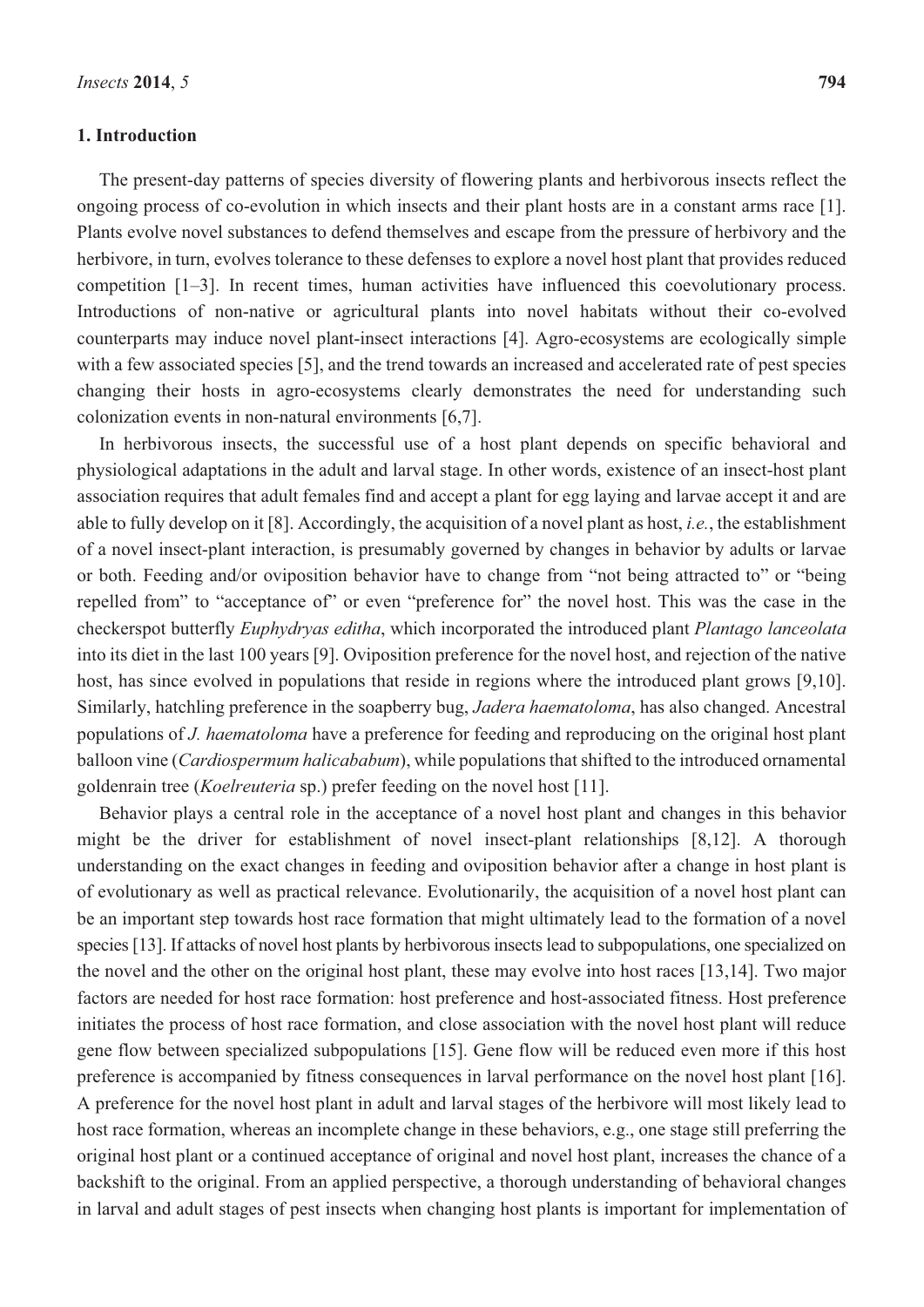adequate control measures. This knowledge can improve the ability to predict unwanted host range expansions of pest insects.

Recently, the highly specialized crucifer-feeding diamondback moth (DBM), *Plutella xylostella* L. (Lepidoptera: Plutellidae), has been found on a sugar pea field, *Pisum sativum* L. *var*. *macrocarpon*, cultivar Oregon Sugar Pod (Fabaceae), in Kenya in the area south of Lake Naivasha, a region well-known for its intensive export vegetable production [17]. DBM is a significant worldwide pest of cultivated crucifers, and also utilizes wild crucifers as hosts. Crucifers are in the Brassicaceae, a plant family characterized by the glucosinolate-myrosinase defense system against herbivore attack [18]. DBM has the ability to deactivate this defense system using a highly active glucosinolate-sulfatase, and thus is specifically adapted to brassicaceous plants [19]. Therefore it was surprising to find DBM feeding on sugar peas. During that season in 1999, DBM densities on the original cabbage hosts were extremely high, and thus a neighboring pea field became infested. In the following years this local population even expanded to an adjacent field of mangetout peas (*Pisum sativum* L. var. *macrocarpon*, cultivar Snow Green). Because the population persisted as an uncontrollable pest on the pea crop in the following two years, the farmer stopped growing peas, so that this population either became extinct in the field or rejoined the populations feeding on the neighboring cabbage. Larvae were collected from the pea crop in 2000 and 2002, and have been reared on Oregon Sugar Pod peas in the laboratory since then [20]. This DBM population represents a unique example for a very recent expansion from the original plant family (Brassicaceae) to a new and dissimilar host plant family (Fabaceae) in the field and the opportunity to investigate behavioral changes underlying a contemporary event of adaptation to a chemically and evolutionarily unrelated novel host.

In the laboratory, DBM larvae from the pea-adapted population (referred to as DBM-P) can complete their development on pea plants, while DBM larvae of other strains cannot survive on pea plants [20]. Previously, we found that DBM-P adult females continue to prefer ovipositing the original host plant [21]: DBM-P females laid most eggs on cabbage and very few on peas, while they laid significantly more eggs on cabbage plants when pea plants were present. Larval fitness of DBM-P, measured as survival rate, was the same on the novel as on the original host [20]. However, developmental time was increased and pupal weight reduced compared to DBM-P larvae reared on kale [20,21]. Recently, we also showed that the ability of DBM-P larvae to complete development on pea has a polygenic genetic basis [22]. Together, these results suggest that host range expansion in DBM-P is still in the early stages, and raises the question how larval preference is involved in the host choice behavior of this strain, which was the purpose of this study. The characterization of DBM-P's larval preference, *i.e.*, either for the original or novel host plant, will complete assessment of the behavioral phenotype of this novel strain and the potential of host race formation in DBM-P and help to understand the mechanisms of rapid plant acquisitions in agro-ecosystems.

#### **2. Experimental Section**

A larval feeding preference assay was set up with fourth instar larvae (L4) of the DBM-P strain. Their feeding preference was recorded by offering pea and cabbage leaf discs and recording the position of the larvae and amount of consumed material per disc after certain time increments in comparison to the choice of larvae from an original cabbage-adapted host strain (DBM-Cj). Using mature L4 larvae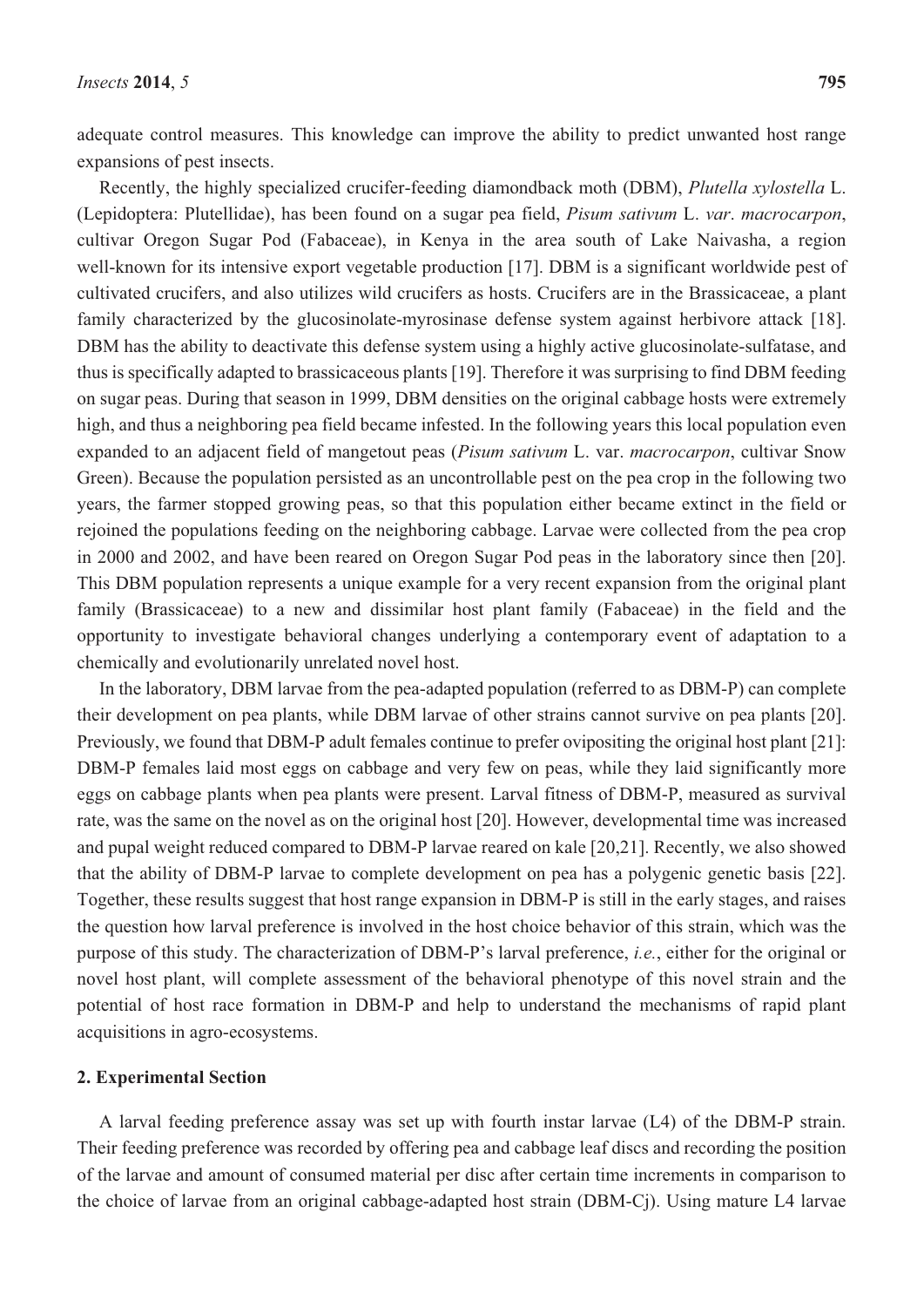introduces the complication that these larvae are already experienced and conditioned to feed on their rearing host plant, *i.e*., DBM-P on pea and DBM-Cj on cabbage. Therefore, a group of DBM-P larvae were additionally reared on cabbage and then tested for their feeding preference on the two host plants, sugar pea and cabbage.

#### *2.1. Insects*

Two strains of *P. xylostella* were used in the larval feeding choice assay: the cabbage feeding strain (DBM-Cj) and the pea adapted strain (DBM-P). Both strains originate from Kenya and were kindly provided by Bernhard Löhr from the International Centre of Insect Physiology and Ecology (ICIPE), Nairobi, Kenya. DBM-P was originally collected from the infested pea field in Naivasha in 2000, and was repeatedly replenished with additional field-collected material from the same site for the next two years [20]. It has been maintained as a laboratory culture since then at ICIPE in Kenya. DBM-Cj is derived from a field population from the semi-arid areas about 40 km south east of Nairobi. Both strains were sent to the Max Planck Institute for Chemical Ecology (Jena, Germany) in May 2005, where they have been reared for more than 50 generations since then. Population sizes of the strains maintained in Kenya are unknown to us, but averaged about 400 adults per generation in Jena. Insect cultures of both strains were reared from egg to adult stage on intact plants in mesh cages (60  $\times$  60  $\times$  60 cm) at 21 °C, 50% RH, and 16:8 L:D photoperiod, with DBM-Cj reared on cabbage and DBM-P reared on pea. For mating and oviposition, adult moths were collected with an aspirator (BioQuip Products, Rancho Dominguez, CA, USA) and transferred from cages to mating boxes ( $15 \times 15 \times 5$  cm). Each box contained at least 30 individuals, and per generation 12 to 15 boxes were set up. The bottom of the boxes was covered with tissue paper on which leaves of the respective host plants (cabbage or pea) were placed as oviposition sites. Adult moths were fed with 5% honey solution. After eggs were deposited on leaves and the tissue paper, these were transferred to cages and fresh leaves were added to the plastic box. For this study, we additionally reared DBM-P larvae on cabbage, referred to as DBM-Pc, under same conditions as DBM-P and DBM-Cj.

# *2.2. Plants*

Seeds of pea, *Pisum sativum* L. var. *macrocarpon*, cultivar Oregon Sugar Pod, were obtained from Agri-Saaten GmbH (Bad Essen, Germany). Cabbage seeds, *Brassica oleracea* var. capitata, cultivar Gloria, were obtained from B and T World Seeds (Aigue-Vives, France). Plants used for rearing of insects were grown in trays ( $58 \times 32 \times 11.5$  cm) in Klassmann Tonsubstrat under greenhouse conditions at 21–23 °C, 50%–60% RH and 14:10 L:D photoperiod. For larval choice experiments, five-week-old pea and cabbage plants were used.

#### *2.3. Larval Feeding Choice Assay on Leaf Discs*

The set-up of the larval feeding choice experiment is depicted in Figure 1. We used pea and cabbage leaf discs (1 cm diam) that were punched from the leaves of plants grown under the above-described conditions. The discs were placed in a Petri dish (12 cm diam). Larvae crawling on the bottom of the Petri dish could easily reach a disc and begin feeding. A filter paper moisturized with 1 mL of H2O was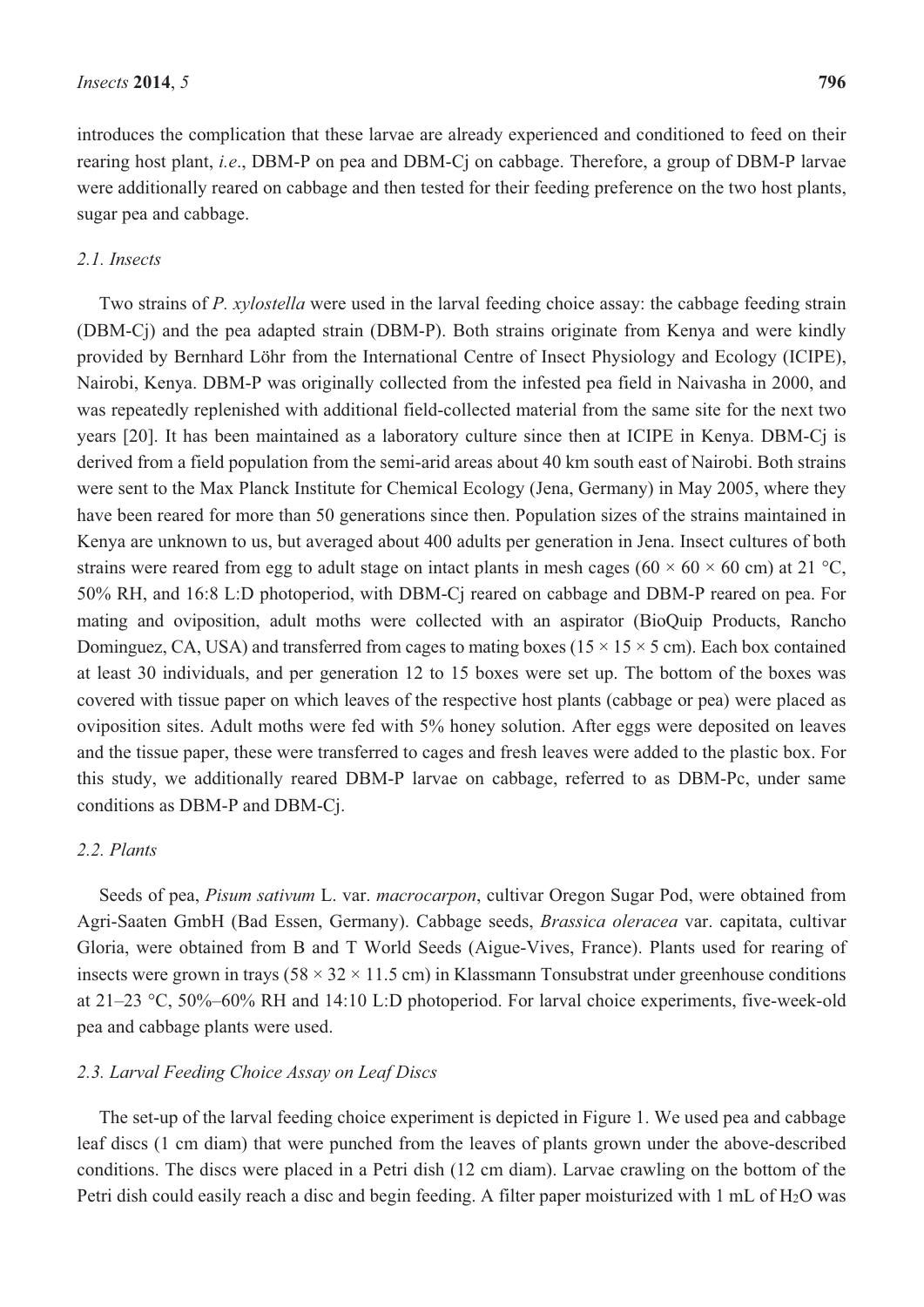placed on the bottom of the Petri dish to prevent desiccation of the plant material. Three leaf discs from the two host plants tested, pea and cabbage, were arranged in alternating order (*i.e.*, in total six leaf discs for each arena). This kind of arrangement increased the probability that a larva leaving a disc would encounter the other plant before coming again to the first plant.

**Figure 1.** Experimental set-up of larval feeding choice assay. Pea and cabbage leaf discs were offered in an alternate order and a fourth-instar larva was placed in the middle of the Petri dish. The positions of larva were recorded after 5 min, 30 min, 6 h and 12 h, and percentage of consumed leaf area was recorded after 30 min, 6 h and 12 h, respectively.



Prior to the experiment, larvae were starved for two hours. At the beginning of the test, one fourth-instar larva (L4) of *P. xylostella* was placed in the middle of each arena. An assay consisted of two recordings, the behavioral choice of the larva (*i.e*., location of the larva) and visual estimates of the amount of surface eaten (the percentage of one disc consumed at four time points (after 5 min, 30 min, 6 h and 12 h). The bioassay was replicated 40 times (total of tested larvae = 40) with each DBM strain, DBM-P, DBM-Cj and DBM-Pc. Replicates in which larva left the arena and escaped from the Petri dish were not recorded and excluded from data analysis.

# *2.4. Data Analysis*

Data was analyzed using R [23]. The number of larvae choosing either of the two host plants, cabbage and pea, respectively, was counted and compared with a Fisher's exact test. The percentage of consumed leaf area per strain and time point were compared using a non-parametric Wilcoxon signed rank test. One-way analysis of variance (ANOVA) was used to test for significant differences in the percentages of consumed leaf area between strains after 6 h and 12 h, respectively. The Tukey's honestly significant difference (HSD) test was used for multiple comparisons.

#### **3. Results**

At all observation times, larvae of DBM-P were recorded significantly more often on their novel host plant pea than on cabbage (Figure 2; Fisher's exact test  $p = 0.024$  at 5 min and  $p \le 0.001$  at 30 min, 6 h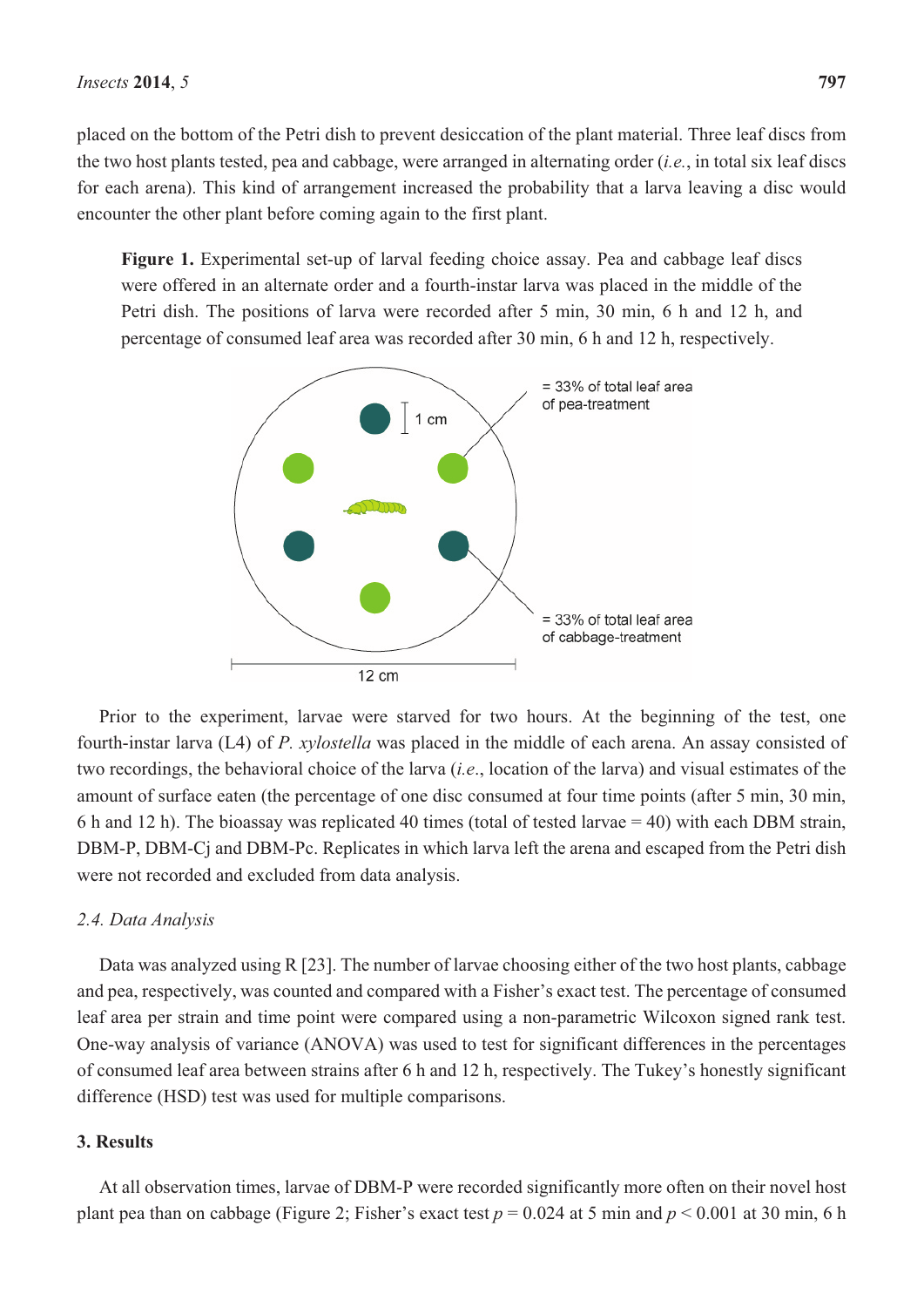and 12 h), and consumed significantly more pea than cabbage leaf discs (Figure 3; Wilcoxon signed rank test  $p \le 0.001$  at all observation times). In contrast, DBM-C larvae were found significantly more frequently on cabbage leaf discs (Figure 2; Fisher's exact test and  $p < 0.001$  at all observation times) and exclusively consumed cabbage, so that the percentage of consumed cabbage was significantly higher than that of pea (Figure 3; Wilcoxon signed rank test  $p = 0.005635$  at 30 min and  $p \le 0.001$  at 6 h and 12 h). DBM-Pc spent significantly more time on cabbage only at the last three time points (Figure 2; Fisher's exact test  $p = 0.0017$  at 30 min and  $p < 0.001$  at 6 h and 12 h). The amount of cabbage or pea leaf discs eaten was not significantly different at the first time points (Wilcoxon signed rank test  $p = 0.7728$ ), but significant at the later time points of 6 h and 12 h (Wilcoxon signed rank test  $p \le 0.001$ at 6 h and 12 h). Total amount of leaf area consumed by DBM-P larvae differed significantly from the amount consumed by DBM-Cj larvae ( $P_{\text{adj}} = 0.01$ ), but not from DBM-Pc ( $P_{\text{adj}} = 0.37$ ) after 6 h. After 12 h, total amount of leaf area consumed by DBM-P larvae did not differ from the amount consumed by DBM-Cj larvae ( $P_{\text{adj}} = 0.30$ ) or by DBM-Pc ( $P_{\text{adj}} = 0.06$ ).

**Figure 2.** (**a**) Orientation choice of L4 larvae of DBM-P (*n* = 38); (**b**) DBM-P reared on cabbage  $(n = 30)$ ; (c) DBM-Cj  $(n = 40)$  after 5 min, 30 min, 6 h and 12 h. \*\*  $p < 0.01$ , \*\*\*  $p < 0.001$ , ns = not significant.

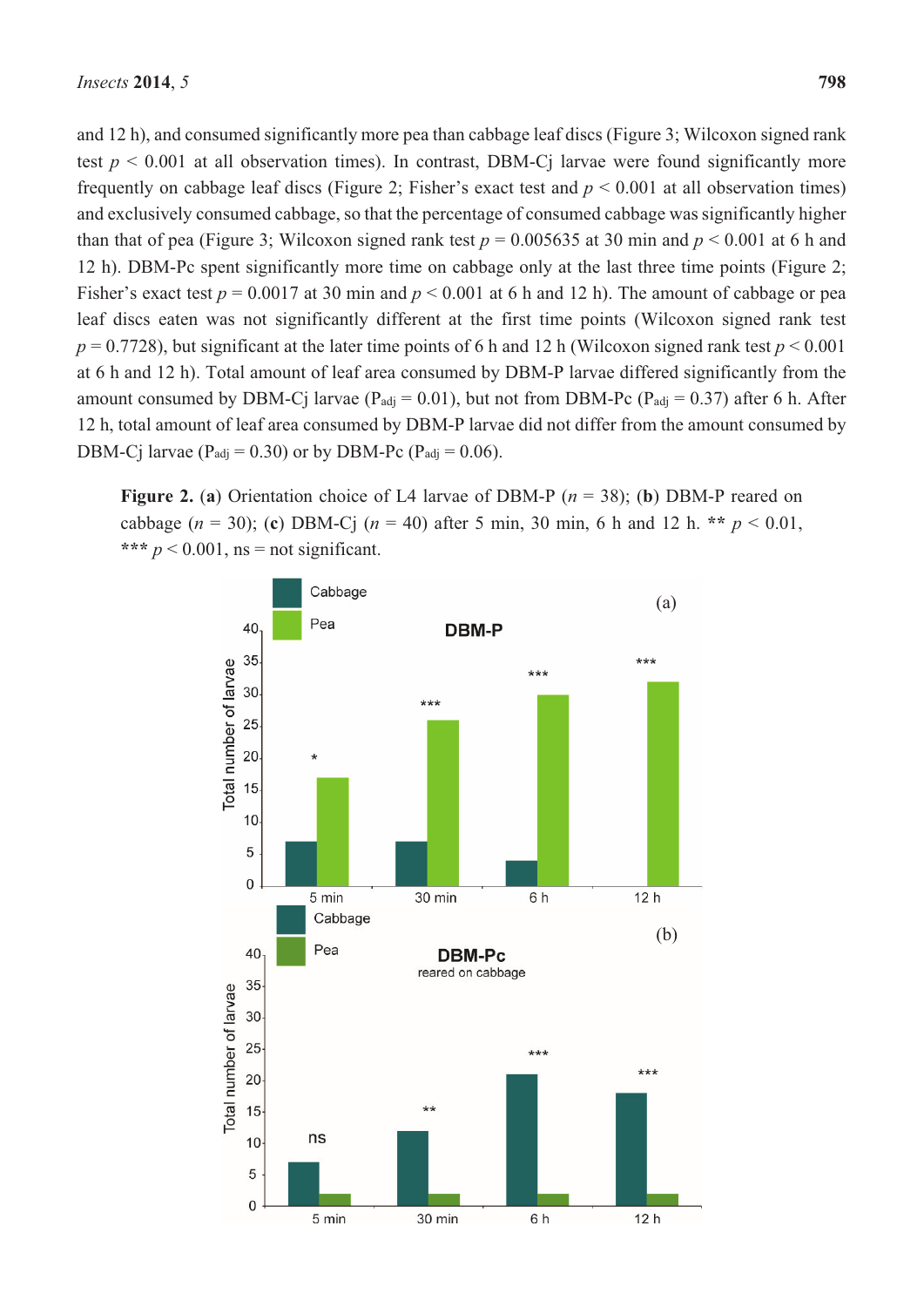

**Figure 2.** *Cont.*

**Figure 3.** Percentage of consumed leaf area per larva of (**a**) DBM-P (*n* = 38); (**b**) DBM-P reared on cabbage  $(n = 30)$  and (c) DBM-Cj  $(n = 40)$  after 30 min, 6 h and 12 h. Symbols and abbreviations as in Figure 2.

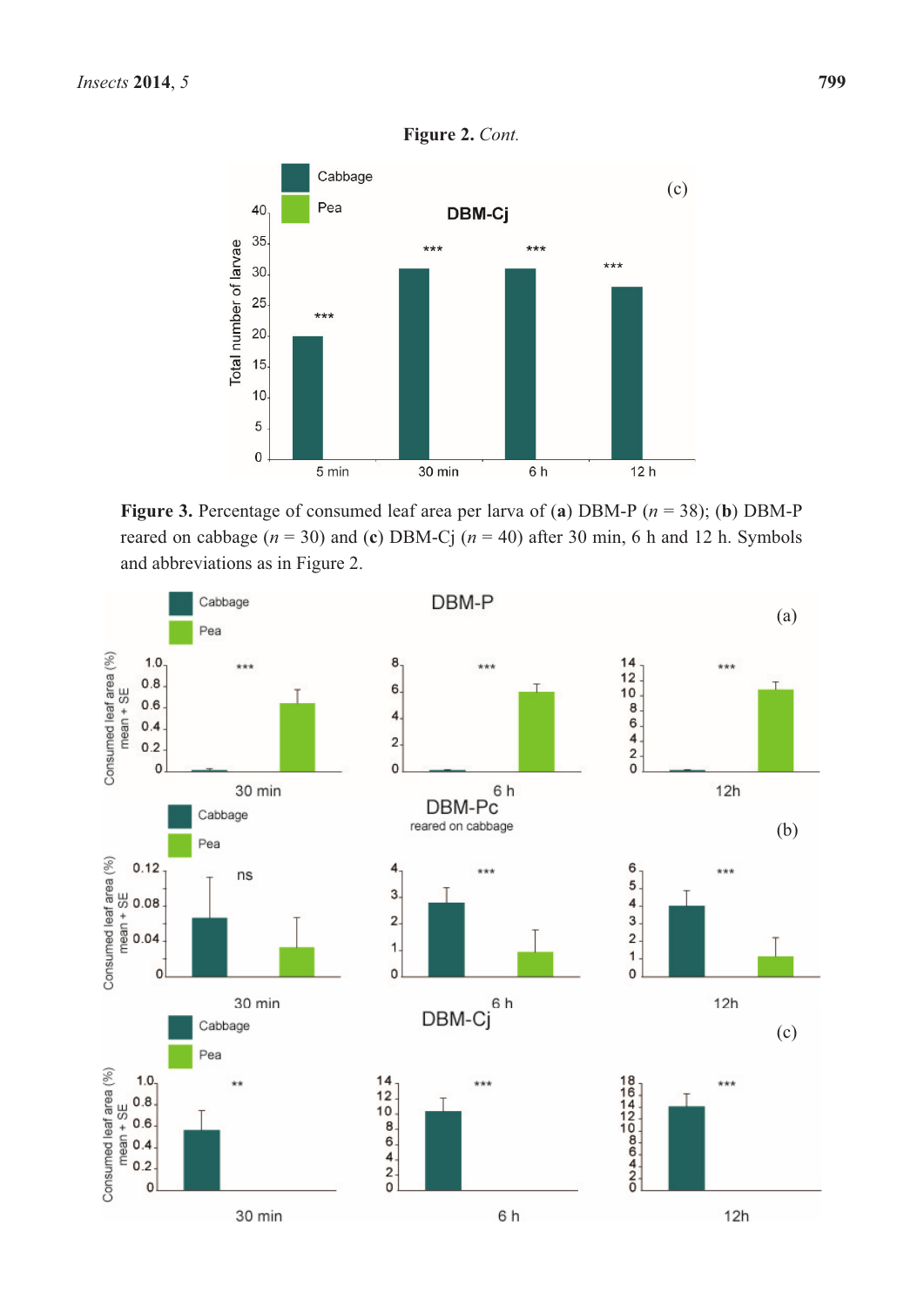#### **4. Discussion**

The case of DBM feeding on sugar pea in Kenya is an example of the recent trend of increased change in interactions between insects and their plant hosts due to human disturbances, e.g., intensified agriculture. Although agro-ecosystems have low ecological diversity, they are closely monitored and thus provide the opportunity to detect events such as the invasion of a novel pest insect by host shift or range expansion. Thus, the availability of background information on the circumstances of host shifts in agro-ecosystems bears an advantage over studies that evaluate host plant changes from the evolutionary past, which often can only infer range expansions and shifts underlying present host plant relationships. This was also true for DBM's host range expansion, for which was known that it occurred in a situation where the original host plant was extremely rare due to severe DBM attack, so that a neighboring sugar pea field was the only available and reachable green food source for DBM. The shift to the neighboring pea field and adaptation to the novel host occurred rather rapidly and therefore specific features of the newly evolved strain could be anticipated, e.g., a stage of on-going host plant adaptation.

In this study we demonstrated that DBM-P larvae preferred their novel host plant sugar pea. Thus, preference in the larval stage differs from that in adult stage, as females of DBM-P did not show any oviposition preference for pea except for an increased oviposition rate on cabbage in the presence of pea [21]. DBM-P has expanded its host range to sugar pea in the field and is raised on its novel host in the laboratory. Despite this adaptation, we have previously shown that DBM-P still develops slower on pea than a cabbage strain develops on cabbage, and pupal weight of DBM-P also is lower on pea [20,21]. In the current tests, DBM-P consumed less leaf area within 6 h than did DBM-Cj, but the amount of total consumed leaf area was not different after 12 h. Thus, the choice that allows DBM-P larvae to utilize a resource that DBM-Cj cannot, seems to result in a moderately reduced performance relative to the original host plant. Whether this reduced performance is due to an insufficient physiological adaptation to be able to cope with defense and secondary plant compounds of sugar pea is not known.

Although it was not surprising to find all but two DBM-Cj larvae exclusively feeding on cabbage, a few more cases of at least larval feeding initiation on pea would have been expected. It has been shown that a cabbage-adapted strain can be selected for survival on pea within six generations, a selection that results in extremely high mortality in the early generations [20]. Thus, some genetic variation for larval preference may exist, even in typical cabbage-adapted strains. Genetic analysis of the ability to complete development on pea has further shown that DBM-P still possesses genetic variation for this ability [22]. Therefore, the host range expansion likely evolved from existing standing genetic variation instead of from a spontaneous mutation, which allowed for such a rapid switch to an unrelated host plant. The prior conditioning of DBM-Cj larvae on cabbage may have masked a preference of some larvae for pea in the choice experiments.

Since the behavior of fourth instar larvae might be affected by prior experience, DBM-P larvae raised on cabbage (DBM-Pc) were also tested. Because all DBM-Cj neonates died when provided only pea, the reciprocal test could not be performed. Preference behavior of DBM-Pc larvae was similar to that of DBM-Cj: larvae were recorded significantly more often on cabbage and also consumed a significantly higher amount of cabbage than pea, showing that prior experience indeed affects choice behavior. Preference induction through learning is a well-known phenomenon studied in a range of phytophagous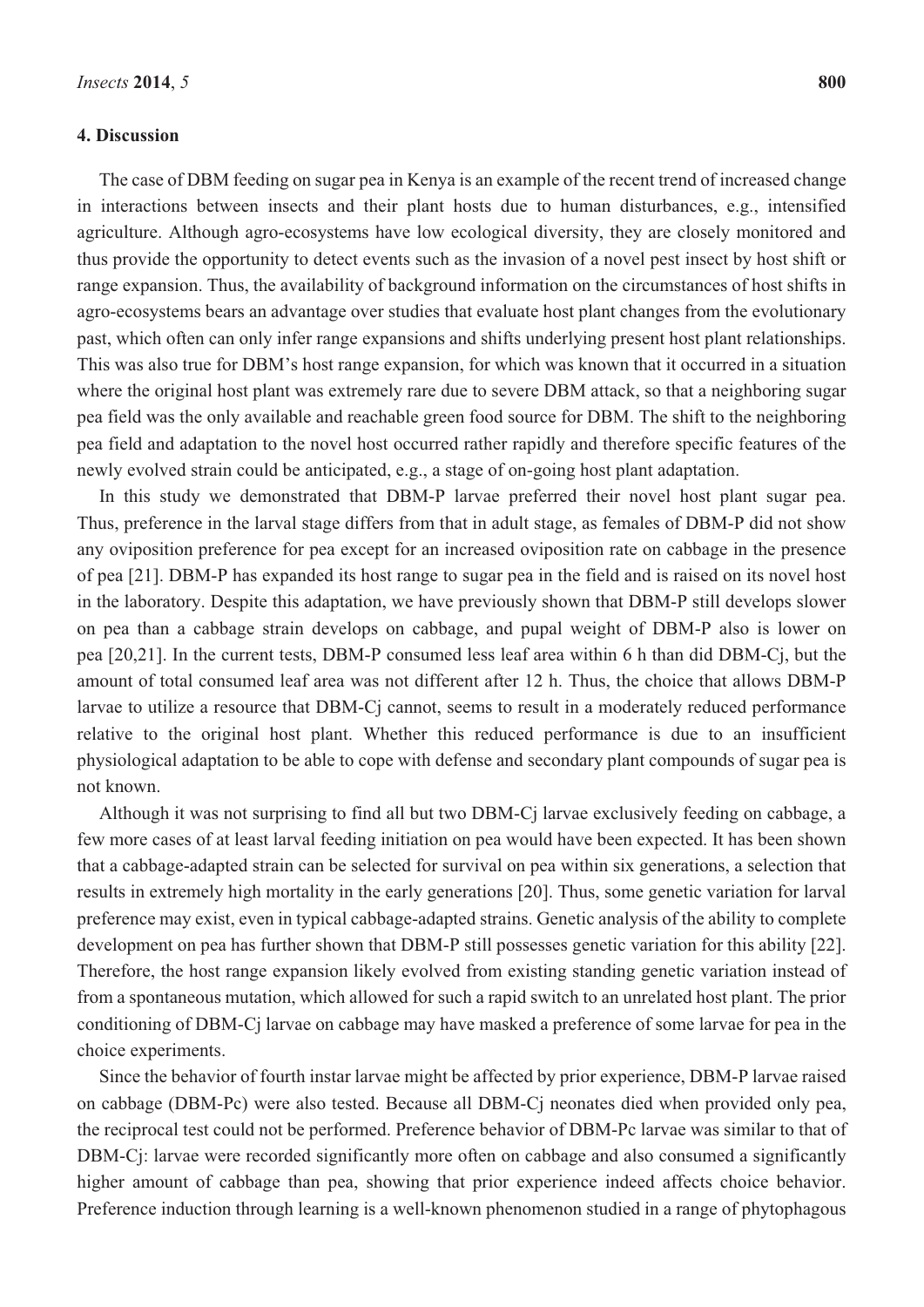insects and usually produces a long-lasting behavioral effect [8,24]. For DBM-P larvae, choosing cabbage as host is beneficial because their development on cabbage is faster than on pea [20]. However, preference of DBM-Pc for cabbage was not as strong as that of DBM-Cj: in contrast to DBM-Cj, a few DBM-Pc larvae chose pea and fed on it, suggesting a conflict between innate preference and experience. Also, DBM-Pc larvae significantly preferred cabbage after 30 min, while DBM-P and DBM-Cj larvae showed a significant preference for pea and cabbage, respectively, already at 5 min; and DBM-Pc consumed smaller amounts of cabbage than did DBM-Cj of cabbage and DBM-P of pea. Together, these results indicate that despite pre-conditioning on cabbage, preference for pea was maintained in some DBM-Pc larvae, and those larvae with a preference for cabbage took longer in their decision-making and showed restricted consumption.

To further investigate the interaction of pre-conditioning with innate preference, newly hatched first instar larvae with no prior host plant experience should be tested. A possible complication in interpreting those experiments is the possibility that neonate larvae may have a tendency to accept the first encountered host plant on which they initiate feeding and which they rarely leave because of their restricted mobility [25]. Therefore, second and third instar larvae should also be tested to see whether a conditioning effect increases with the total exposure time to a given host.

The available information on larval fitness and female preference together with the herein obtained results on larval preference provides the necessary data to address the question whether the behavioral changes that governed the host range expansion are sufficient for host race formation in DBM. Host race formation has been studied in a variety of insect species, and so far the most thoroughly studied example of host race formation is that of the apple maggot fly *Rhagoletis pomonella* [26], which quite recently switched to apple (*Malus* sp.) from the native hawthorn (*Crataegus* sp.). Among other traits, host races on apple and hawthorn differ in host preference [27] and phenology [28] on the two hosts but not in survival rates under laboratory conditions. DBM-P has just initiated the first steps in a range expansion towards sugar pea, and because DBM-P still prefers the original host plant for oviposition and larvae perform better on the original host a backshift is very likely. Adult females are the mobile life stage and predominantly determine the host plant that the larvae must use, or die [29]. Moreover, although larvae may prefer the novel host they are unlikely to leave a cabbage plant and move to a patch with sugar pea plants due to their limited dispersal ability [25], except in a case of severe deprivations of the original cabbage host plant. Host race formation in theory could result from a host range expansion, but DBM-P currently appears to lack the complete set of necessary features for this transition.

DBM's recent host range expansion to pea also has implications for its pest status. This insect is already known to be able to thrive in almost every climate as well as to develop resistance against every insecticide [30,31]. With these characteristics it is considered one of the most severe pest insects worldwide [18]. Sudden host range expansions to economic important crop species unrelated to the original host crucifers, such as to sugar pea in Kenya, have so far not been reported. The ability to rapidly adapt to unrelated plant species is thus a novel feature in this pest insect. An intensified agriculture and increased numbers of introductions of crop species has likely increased the opportunities for such host switches in recent years. It seems that in DBM larval preference changes more rapidly than adult preference. However, although DBM-P larvae preferred the novel host plant, they have not yet lost the ability to survive equally well on the original host and even prefer it when raised on it. Thus, although opportunities for range expansions may increase, it is not expected that range expansion is followed by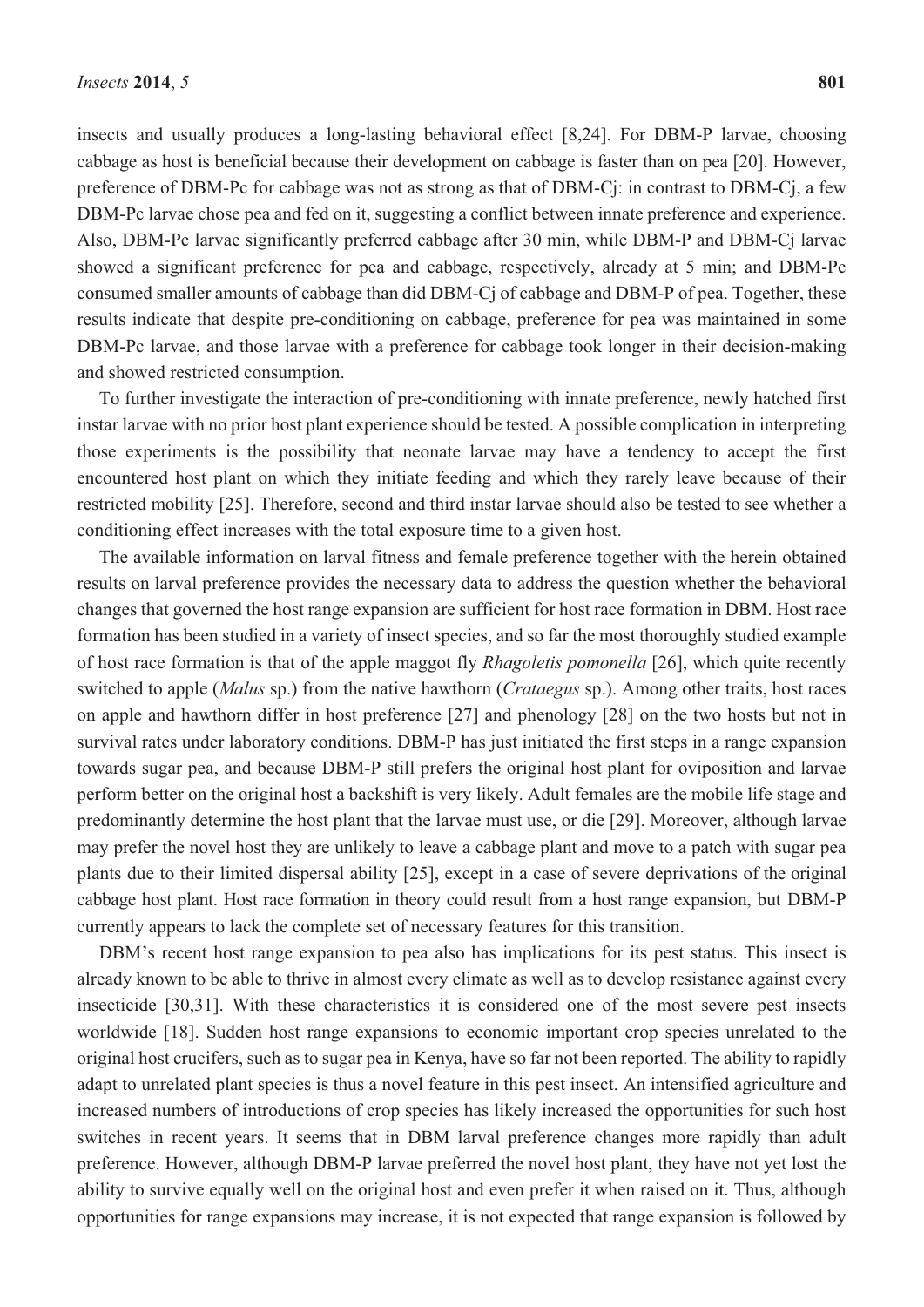host race formation. Host range expansions are likely to be only short-term, for maintenance of the population and the availability of the (preferred) original host will probably lead to a backshift. Employing a similar strategy, DBM temporarily establishes on wild crucifers as alternative refugia in order to escape insecticidal treatments or to maintain populations outside the growing season [18,32]. A thorough understanding of the underlying behavioral changes in DBM-P might have prevented the farmer from completely stopping growing sugar pea, but instead implementing control measures to eradicate the larvae with a preference for pea. With females not ovipositing on sugar pea, the pest would then have shifted back to the original host plant itself.

# **5. Conclusions**

While DBM-P females still prefer to oviposit on cabbage and presence of sugar pea only increases the number of eggs laid on cabbage, DBM-P larvae significantly prefer their novel host. When these larvae are reared on cabbage, they prefer their rearing host cabbage, although some larvae showed a preference for pea and still fed on it. These behavioral changes most likely enable DBM to establish on the novel host plant pea, but still represent only a partial transition to formation of a novel insect-plant interaction.

#### **Author Contributions**

Kathrin Henniges-Janssen, Astrid T. Groot and David G. Heckel conceived and designed the study, Kathrin Henniges-Janssen conducted the experiment and performed data analysis, and Kathrin Henniges-Janssen, Astrid T. Groot and David G. Heckel wrote the manuscript.

# **Conflicts of Interest**

The authors declare no conflict of interest.

# **References**

- 1. Ehrlich, P.R.; Raven, P.H. Butterflies and plants: A study in coevolution. *Evolution* **1964**, *18*, 586–608.
- 2. Jermy, T. Evolution of insect host plant relationships. *Am. Nat.* **1984**, *124*, 609–630.
- 3. Janz, N.; Nylin, S.; Wahlberg, N. Diversity begets diversity: host expansions and the diversification of plant-feeding insects. *BMC Evol. Biol.* **2006**, *6*, 4*.*
- 4. Strong, D.R. Biogeographic dynamics of insect-host plant communities. *Annu. Rev. Entomol.* **1979**, *24*, 89–119.
- 5. Bohan, D.A.; Raybould, A.; Mulder, C.; Woodward, G.; Tamaddoni-Nezhad, A.; Bluthgen, N.; Pocock, M.J.O.; Muggleton, S.; Evans, D.M.; Astegiano, J.; *et al.* Networking Agroecology: Integrating the diversity of agroecosystem interactions. In *Advances in Ecological Research*; Woodward, G., Bohan, D.A., Eds.; Elsevier Academic Press: Amsterdam, The Netherlands, 2013; Volume 49, pp. 1–67.
- 6. Via, S. Ecological genetics and host adaptation in herbivorous insects: The experimental study of evolution in natural and agricultural systems. *Annu. Rev. Entomol.* **1990**, *35*, 421–446.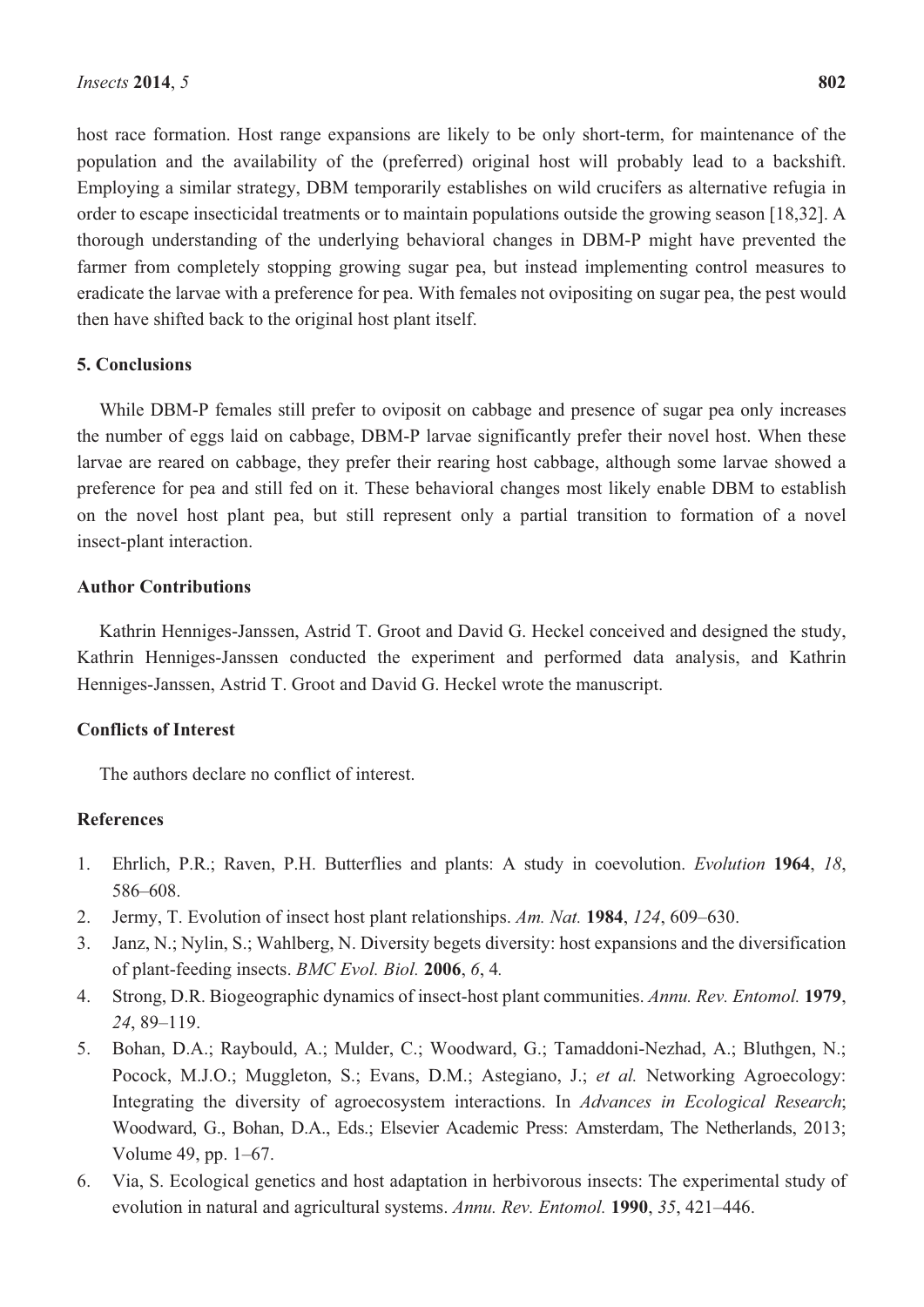- 7. Bass, C.; Zimmer, C.T.; Riveron, J.M.; Wilding, C.S.; Wondji, C.S.; Kaussmann, M.; Field, L.M.; Williamson, M.S.; Nauen, R. Gene amplification and microsatellite polymorphism underlie a recent insect host shift. *Proc. Natl. Acad. Sci. USA* **2013**, *110*, 19460–19465.
- 8. Bernays, E.A.; Chapman, R.F. Behavior: The process of host-plant selection. In *Host-Plant Selection of Phytophagous Insects*; Chapman and Hall, Springer: New York, NY, USA, 1994; pp. 95–165.
- 9. Thomas, C.D.; Ng, D.; Singer, M.C.; Mallet, J.L.B.; Parmesan, C.; Billington, H. Incorporation of a European weed into the diet of a North American herbivore. *Evolution* **1987**, *41*, 892–901.
- 10. Singer, M.C.; Thomas, C.D.; Parmesan, C. Rapid human-induced evolution of insect diet. *Nature* **1993**, *366*, 681–683.
- 11. Carroll, S.P.; Boyd, C. Host race radiation in the soapberry bug: Natural history with the history. *Evolution* **1992**, *46*, 1053–1069.
- 12. Schluter, D. Ecology and the origin of species. *Trends Ecol. Evol.* **2001**, *16*, 372–380.
- 13. Maynard Smith, J. Sympatric speciation. *Am. Nat.* **1966**, *100*, 637–650.
- 14. Bush, G. Modes of animal speciation. *Annu. Rev. Ecol. Evol. Syst.* **1975**, *6*, 339–364.
- 15. Feder, J.L.; Opp, S.B.; Wlazlo, B.; Reynolds, K.; Go, W.; Spisak, S. Host fidelity is an effective pre-mating barrier between sympatric races of the apple maggot fly. *Proc. Natl. Acad. Sci. USA* **1994**, *91*, 7990–7994.
- 16. Drès, M.; Mallet, J. Host races in plant-feeding insects and their importance in sympatric speciation. *Philos. Trans. R. Soc. Lond. Ser. B* **2002**, *357*, 471–492.
- 17. Löhr, B. Diamondback moth on peas, really. *Biocontrol News Inf.* **2001**, *19*, 38N–39N.
- 18. Talekar, N.S.; Shelton, A.M. Biology, ecology and management of the diamondback moth. *Annu. Rev. Entomol.* **1993**, *38*, 275–301.
- 19. Ratzka, A.; Vogel, H.; Kliebenstein, D.J.; Mitchell-Olds, T.; Kroymann, J. Disarming the mustard oil bomb. *Proc. Natl. Acad. Sci. USA* **2002**, *99*, 11223–11228.
- 20. Löhr, B.; Gathu, R. Evidence of adaptation of diamondback moth, *Plutella xylostella* (L.), to pea, *Pisum. sativum* L. *Insect Sci. Appl.* **2002**, *22*, 161–173.
- 21. Henniges-Janssen, K.; Schöfl, G.; Reineke, A.; Heckel, D.G.; Groot, A.T. Oviposition of diamondback moth in the presence and absence of a novel host plant. *Bull. Entomol. Res.* **2011**, *101*, 99–105.
- 22. Henniges-Janssen, K.; Reineke, A.; Heckel, D.G.; Groot, A.T. Complex inheritance of larval adaptation in *Plutella xylostella* to a novel host plant. *Heredity* **2011**, *107*, 421–432.
- 23. R Development Core Team. *R: A Language and Environment for Statistical Computing*; R Foundation for Statistical Computing: Vienna, Austria, 2010. Available online: http://www.R-project.org (accessed on 8 September 2014).
- 24. Jermy, T. The role of experience in the host selection of phytophagous insects. In *Perspectives in Chemoreception and Behavior*; Chapman, R.F., Bernays, E.A., Stoffolano, J.G., Eds.; Springer: New York, NY, USA, 1987; pp. 143–157.
- 25. Zalucki, M.P.; Clarke, A.R.; Malcolm, S.B. Ecology and behavior of first instar Lepidoptera. *Annu. Rev. Entomol.* **2002**, *47*, 361–393.
- 26. Bush, G.L. Sympatric host race formation and speciation in frugivorous flies of the genus *Rhagoletis.* (Diptera, Tephritidae). *Evolution* **1969**, *23*, 237–251.